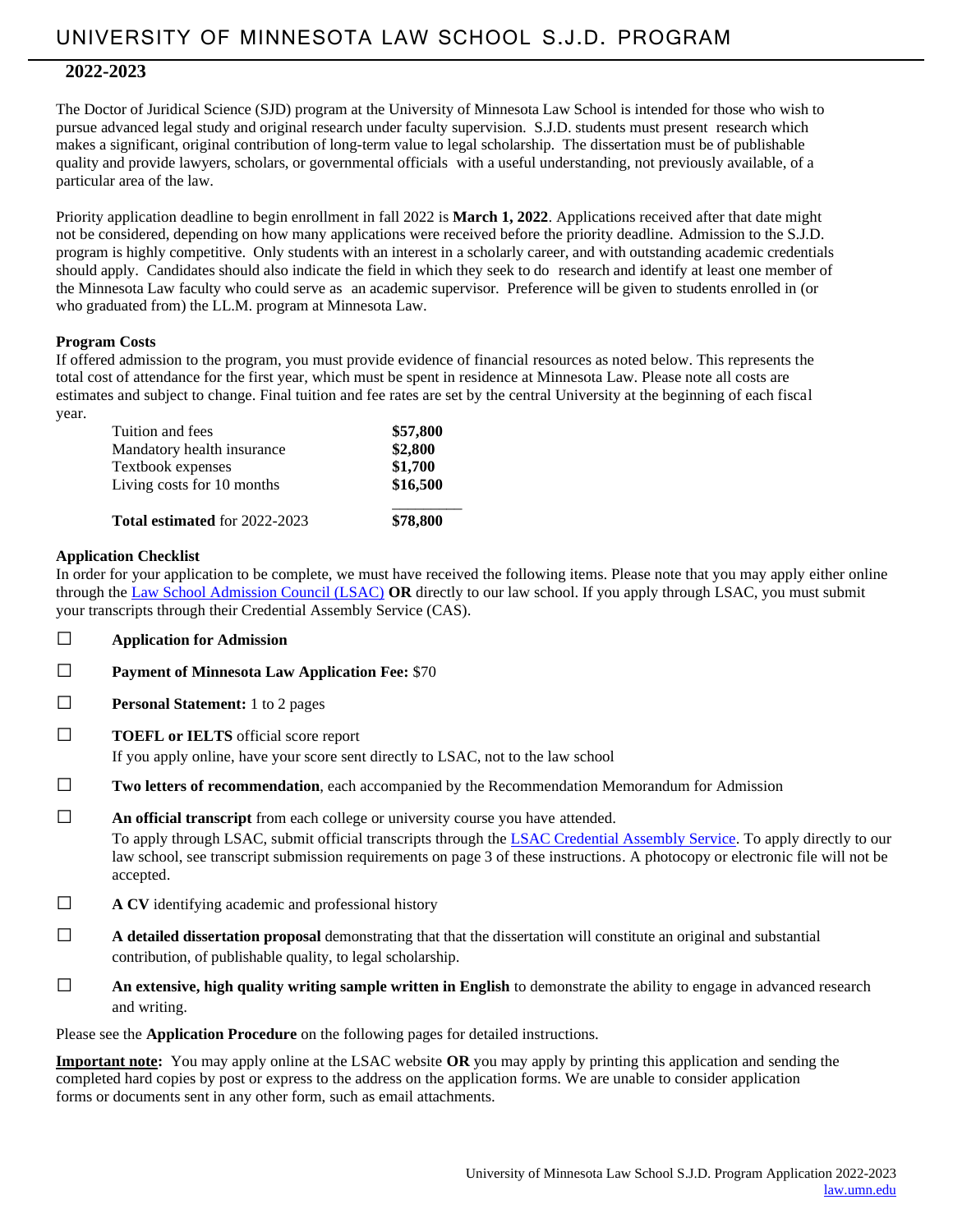# **S.J.D. Program Application Requirements and Information**

By completing this application you acknowledge that you are aware of the program requirements of the S.J.D. degree at Minnesota Law. Regardless of whether applications are submitted online or via mail, all materials should be received by the International and Graduate Programs office by March 1 of the year you expect to enter the S.J.D. program.

# 1. **Law Degree**

All applicants must have completed their first degree in law at a university outside of the United States; and have completed (or be in the process of completing) an LL.M. degree at Minnesota Law or elsewhere at an American Bar Association (ABA)-approved law school.

# 2. **Application Form and Application Fee**

To apply via LSAC:

Complete the online application, upload the required documents, and pay the applicable fee via credit card

To apply via mail:

The paper application has two required pages which must be mailed in an envelope along with all additional materials and documents. A check or money order for the \$70.00 application fee must accompany each application for admission. It must be paid to the order of "University of Minnesota Law School".

If you are using the paper application, you must print and complete all required pages as described above, sign and send them by post or express directly to International and Graduate Programs at the address listed on the next page.

# 3. **Personal Statement**

Submit a personal statement as described on the application form, **no more than two pages**.

# 4. **TOEFL or IELTS for proof of English proficiency**

All applicants whose native language is not English must have scored at least 80 on the Test of English as a Foreign Language (TOEFL) or 6.5 on the International English Language Testing System (IELTS). Testing information is available on their respective websites:

For the TOEF[L www.toefl.org](http://www.toefl.org/)

Institution code for LSAC: 8395 Institution code for the University of Minnesota Law School: 6874, dept. code 03 For the IELTS [www.ielts.org](http://www.ielts.org/)

# 5. **Recommendations**

Two letters of recommendation are required. The recommenders must use the Recommendation Memorandum for Admission form. Additional letters will be accepted. The letters should be from persons who can attest to your academic and professional abilities and accomplishments, and must be received by the March 1 application deadline.

Federal legislation gives students in attendance at the Law School the right to inspect and review each letter of recommendation contained in their educational record, unless the student or applicant waives that right and consents to the letter remaining confidential. You may waive the right to access, but waiver of this right is not required as a condition for admission to the Law School or for any other benefits. All letters of recommendation, whether or not written in confidence, are carefully considered as part of the admission decision.

# 6. **Transcripts**

Applicants applying online must use the **LSAC Credential Assembly Service**. If you decide instead to submit your transcripts directly, read the following instructions carefully:

**Do not submit a photocopy or electronic file**. Neither is considered an official transcript. Transcripts must be submitted in English. You must submit a transcript for each institution you have included on page 1 of your application. Official transcripts bear the original signature of the registrar or other appropriate official, and the impression seal of the issuing institution. Attested or certified copies of such records are unacceptable. If your name has changed since the work was taken, it is your responsibility to have the name corrected before the transcript is forwarded to the Law School so that the application and transcripts can be matched.

If the institution will issue official transcripts directly to you, please enclose them, sealed in their original envelopes, when submitting the application. Otherwise, have the transcripts sent directly to International and Graduate Programs at Minnesota Law.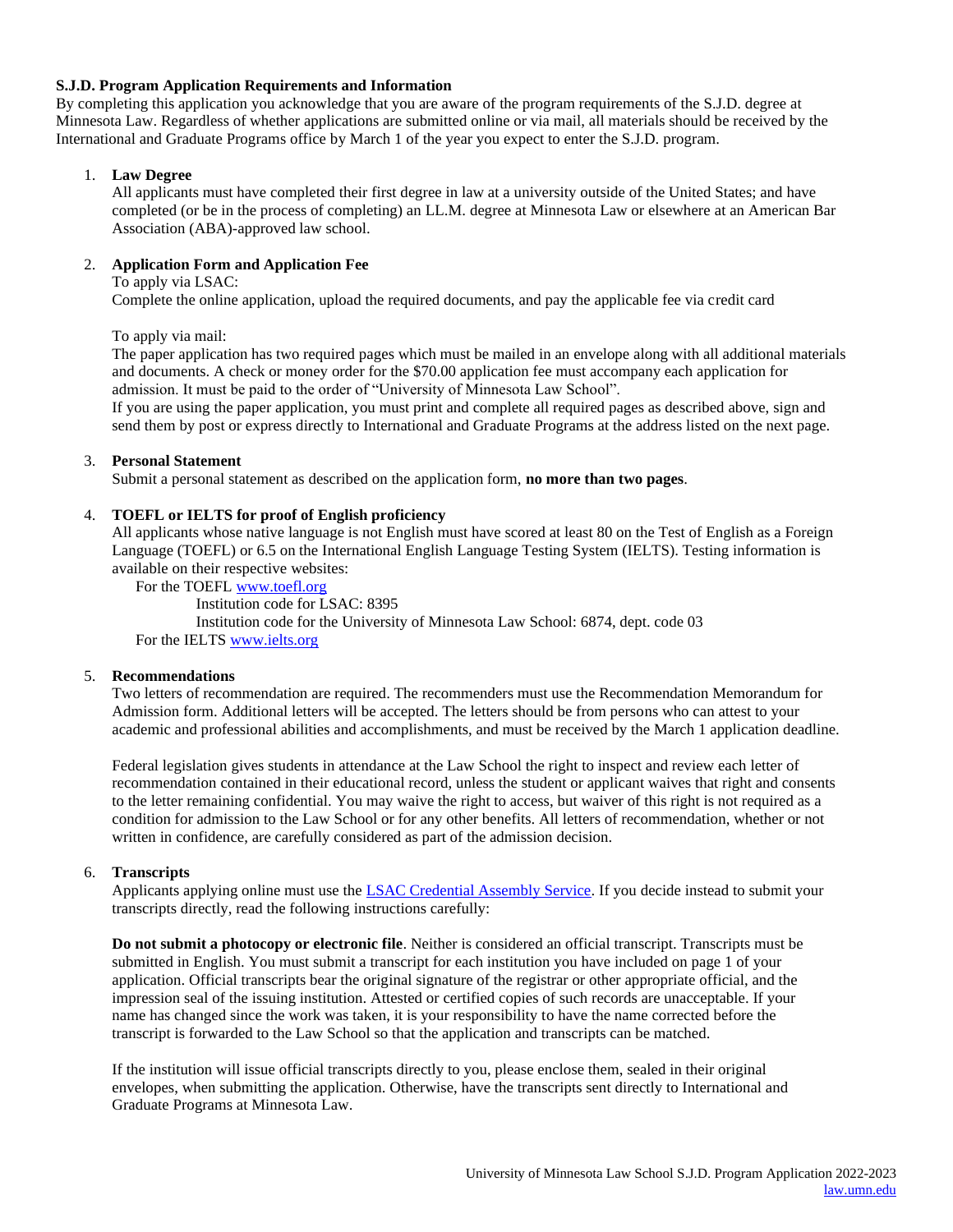All foreign applicants who have attended universities that issue official transcripts upon request must submit such credentials, with these exceptions:

A. Applicants from schools in Bangladesh, India, Nepal, Pakistan, France, and schools outside of North America that are on the French system, may submit certified or attested credentials, which should be in the form of mark sheets or examination reports showing the detailed results of exams taken. Certified or attested credentials are those which the issuing institution or government officials have stated are true copies of the original documents. Such credentials should bear the original signature of the certifying official. Applicants may not certify their own credentials.

B. Foreign applicants who have attended institutions which do not issue transcripts, examination reports, or mark sheets should submit an official statement from the Registrar or other appropriate official giving a detailed description of their program, a qualitative evaluation of their work, and the results of all exams taken.

If the grading system is not shown on the credentials themselves, a separate statement from the university is required giving this information.

All applicants who submit credentials on which the award of the degree received is not recorded should submit certified copies of their diplomas. Each applicant should also send an officially certified statement of the applicant's class rank for their academic programs in which such rank was calculated.

If you are submitting your application via mail, please send the original hard copies described above to this address:

International and Graduate Programs University of Minnesota Law School 229 - 19th Avenue South Minneapolis, MN 55455 USA

#### 7. **CV**

Submit a CV identifying academic and professional history, including university teaching experience and citations to all publications.

#### 8. **Dissertation Proposal**

Submit a detailed dissertation proposal demonstrating that that the dissertation will constitute an original and substantial contribution, of publishable quality, to legal scholarship. In this proposal, identify at least one member of the Minnesota Law faculty who could serve as an academic supervisor.

# 9. **Writing Sample**

Submit an extensive, high quality writing sample written in English to demonstrate the ability to engage in advanced research and writing.

Please DO NOT send any materials we have not specifically requested, such as additional writing samples, certificates from language programs, or publications.

#### **Visa documentation and maintaining your student status**

If as a candidate for the SJD degree you are requesting that the U of M provide you with a visa document to apply for F-1 or J-1 student status, you will need to complete a Financial Certification Statement and provide documentation of adequate financial support for your educational and personal expenses, estimated at a total of \$78,800.00 for 2022-2023.

Please note that this application is for the initial year of your SJD program which must be done in residence here at Minnesota Law in Minneapolis. As described in the SJD policy document, you and your advisor will determine your individual program. That program and your own preferences regarding where you choose to complete your work culminating in your dissertation will determine your needs for student status in future years of your program.

It will be your responsibility to maintain your visa status for the period(s) you need to be present in the U.S. If at any time you have questions regarding your status, please contact the University of Minnesota's International and Student and Scholar Services (ISSS) office which is located on the West Bank campus right near the law school. Their contact information may be found at [www.isss.umn.edu.](http://www.isss.umn.edu/)

\_\_\_\_\_\_\_\_\_\_\_\_\_\_\_\_\_\_\_\_\_\_\_\_\_\_\_\_\_\_\_\_\_\_\_\_\_\_\_\_\_\_\_\_\_\_\_\_\_\_\_\_\_\_\_\_\_\_\_\_\_\_\_\_\_\_\_\_\_\_\_\_\_\_\_\_\_

The University of Minnesota is committed to the policy that all persons shall have equal access to its programs, facilities, and employment without regard to race, color, creed, religion, national origin, sex, age, marital status, disability, public assistance status, veteran status, or sexual orientation. This publication is available in alternative formats upon request. Contact: International and Graduate Programs, University of Minnesota Law School, 229 19th Avenue South, Minneapolis, MN 55455 USA or **Ilmadm@umn.edu** or +1-612-624-9968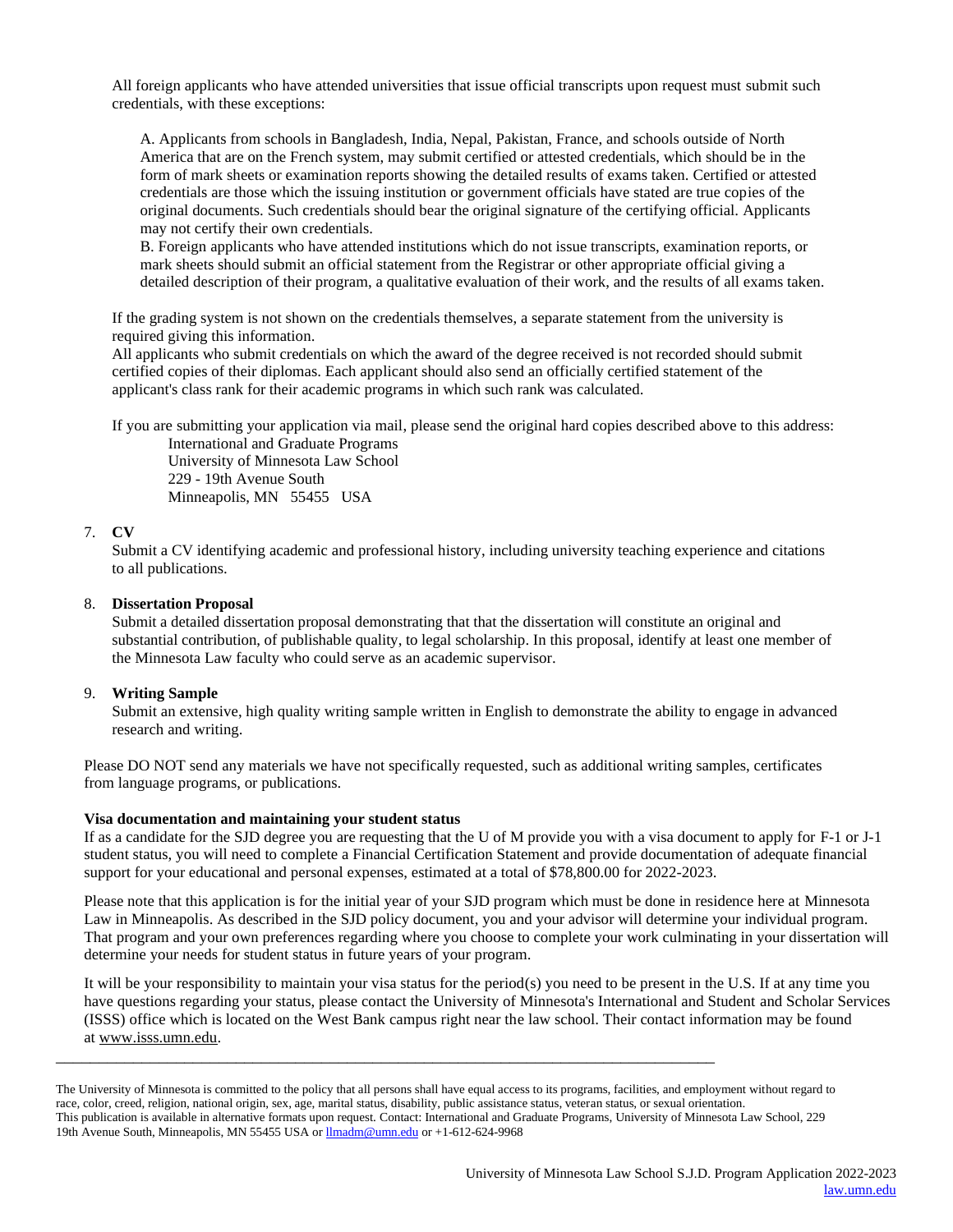# **2022-2023 APPLICATION FOR ADMISSION**

# **Personal information**

| Full name (last or family,                                  | first. | middle, | former) | Gender Identity                        | Date of birth                          |
|-------------------------------------------------------------|--------|---------|---------|----------------------------------------|----------------------------------------|
|                                                             |        |         |         | Male                                   |                                        |
|                                                             |        |         |         | Female                                 | day<br>month<br>year                   |
| E-mail Address                                              |        |         |         |                                        | Phone number                           |
|                                                             |        |         |         |                                        |                                        |
| Current address (street, city, state, postal code, country) |        |         |         | Address is valid until<br>(month/year) | LSAC account number<br>(if applicable) |
| Permanent address (if different from current address)       |        |         |         |                                        |                                        |
| How did you learn about Minnesota Law's S.J.D. program?     |        |         |         |                                        |                                        |
| Online search at (name of website)                          |        |         |         | Ad in (name of publication)            |                                        |

 $\Box$  From a colleague or friend  $\Box$ 

**Residency**

| ----------                |                                |                        |
|---------------------------|--------------------------------|------------------------|
| City and country of birth | Country of Permanent Residency | Country of citizenship |
|                           |                                |                        |

#### **Previous coursework** List all colleges and universities attended, including law school, summer session, evening school, and correspondence study (whether or not credit was earned).

| Name of School                                                                                                                                                                                       | Degree and date<br>received or expected | Major | Dates of attendance<br>(month/year - month/year) | Quarter/<br>Semester hours<br>completed or<br>attempted |  |
|------------------------------------------------------------------------------------------------------------------------------------------------------------------------------------------------------|-----------------------------------------|-------|--------------------------------------------------|---------------------------------------------------------|--|
|                                                                                                                                                                                                      |                                         |       |                                                  |                                                         |  |
|                                                                                                                                                                                                      |                                         |       |                                                  |                                                         |  |
|                                                                                                                                                                                                      |                                         |       |                                                  |                                                         |  |
|                                                                                                                                                                                                      |                                         |       |                                                  |                                                         |  |
| Scholastic honors you've received in undergraduate or graduate school                                                                                                                                |                                         |       |                                                  |                                                         |  |
| Have you taken any courses that do not appear on your official transcripts?<br>$\Box$ No $\Box$ Yes. Please explain:                                                                                 |                                         |       |                                                  |                                                         |  |
| Have you previously applied for admission to this law school or to any other department at the U of M?<br>U of M ID number (if any)<br>$\Box$ No $\Box$ Yes. Please state when, and give the result: |                                         |       |                                                  |                                                         |  |
| <b>opplicitie affore at babar)</b> menuerite treating in periodicies in mant extrest, journal of obour). It as, premie in publications on m                                                          |                                         |       |                                                  |                                                         |  |
| Is there a University of Minnesota Law School faculty member with whom you are particularly interested in working? If so, please list the name(s) here:                                              |                                         |       |                                                  |                                                         |  |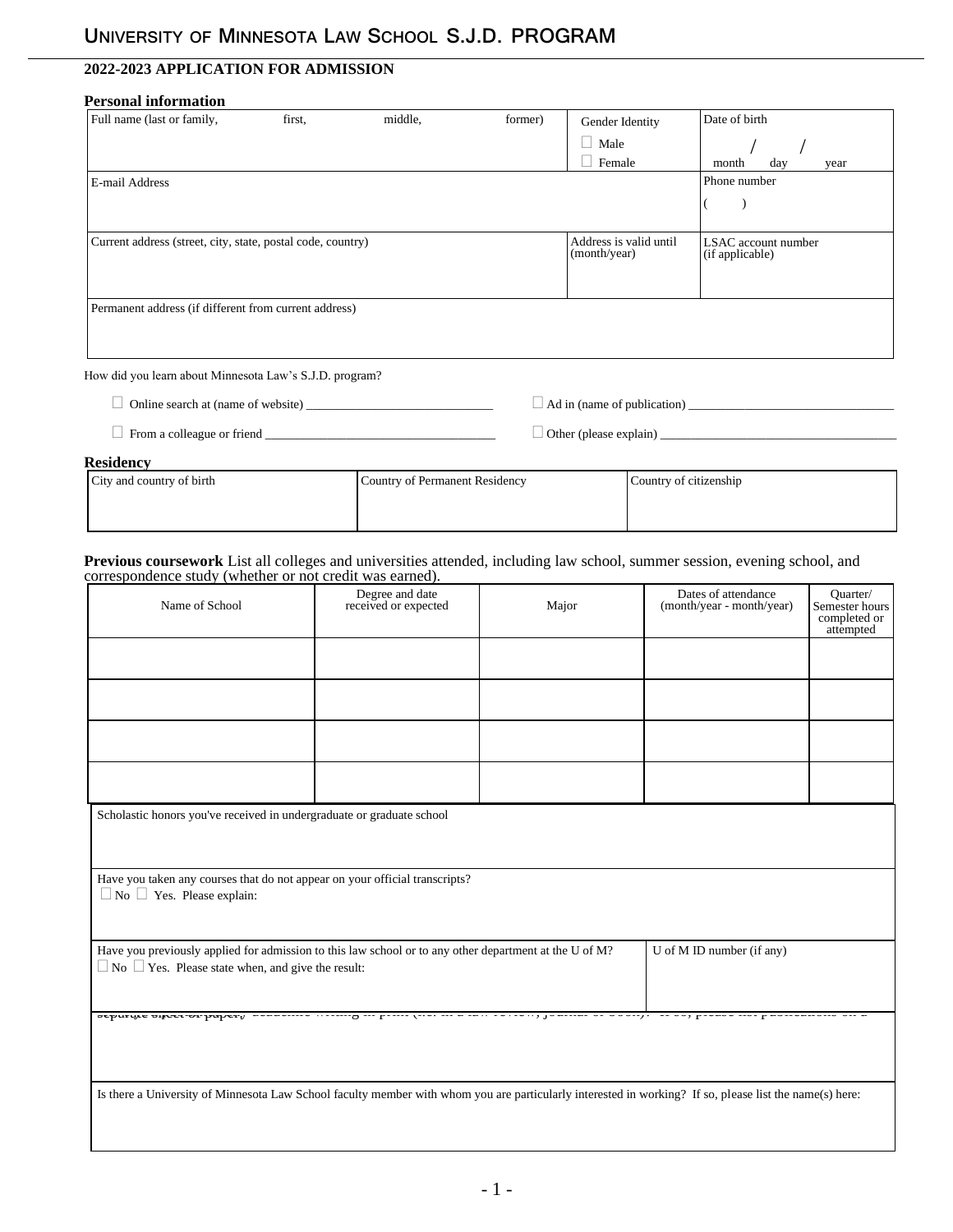**Employment Information** List all employment, starting with the most recent, including part-time and non-academic employment.

| Dates | Employer | Position | Hours per<br>week | Reasons for leaving |
|-------|----------|----------|-------------------|---------------------|
|       |          |          |                   |                     |
|       |          |          |                   |                     |
|       |          |          |                   |                     |
|       |          |          |                   |                     |
|       |          |          |                   |                     |
|       |          |          |                   |                     |
|       |          |          |                   |                     |

**TOEFL/IELTS date(s)** Your application will not be considered without the official results of a TOEFL or IELTS exam.

| List all dates you have taken or will take the TOEFL or IELTS | Test score (if known) |
|---------------------------------------------------------------|-----------------------|
|                                                               |                       |

# **Personal statement: no more than 2 pages**

Please respond to the following:

- a. Why you are seeking to obtain an S.J.D. degree? In particular, why are you applying to the University of Minnesota?
- b. What is your proposed area of research?
- c. Indicate and explain any other fact or circumstance that might warrant special consideration.

**Financial support:** After being admitted, you will be required to show proof of adequate financial support for the academic year. Please note any official external source(s) of funding you have toward your educational expenses (for example: government scholarship, employer sponsorship, etc.), if applicable.

| $\cdot$                    | $\cdots$          |
|----------------------------|-------------------|
| External source of funding | Amount (if known) |
|                            |                   |

**Access to your file** The University of Minnesota complies with federal and state privacy laws and regulations. Those who may gain access to information in your file are staff and faculty at the University who have a need to gain access, and outside organizations and government bodies in limited circumstances as authorized by state or federal law. In addition, you may review you own file. No one else may review your file without your written consent or a subpoena or court order. If you want the University to give information to someone else, such as your parent, spouse, other relative, or friend, you must complete and sign this section of the application. If you give someone else access to your file, that person may be

able to help us process your application. If you want no one else to have access to your file, check here:  $\square$ 

*I hereby authorize the University of Minnesota Law School, Office of Graduate Admissions to release information in my file to the following person:*

Name: Relation to me:  $\blacksquare$ 

Address: \_\_\_\_\_\_\_\_\_\_\_\_\_\_\_\_\_\_\_\_\_\_\_\_\_\_\_\_\_\_\_\_\_\_\_\_\_\_\_\_\_\_\_\_\_\_\_\_\_\_\_\_\_\_\_\_\_\_\_\_\_\_\_\_\_\_\_

Applicant's signature: Date: Date: Date: Date: Date: Date: Date: Date: Date: Date: Date: Date: Date: Date: Date: Date: Date: Date: Date: Date: Date: Date: Date: Date: Date: Date: Date: Date: Date: Date: Date: Date: Date: D

*I certify that the information provided herein is correct and complete to the best of my knowledge.* (Note: Misrepresentation of application information is sufficient grounds for canceling admission or registration.)

| $\mathbf{r}$ | Date |
|--------------|------|
|              |      |